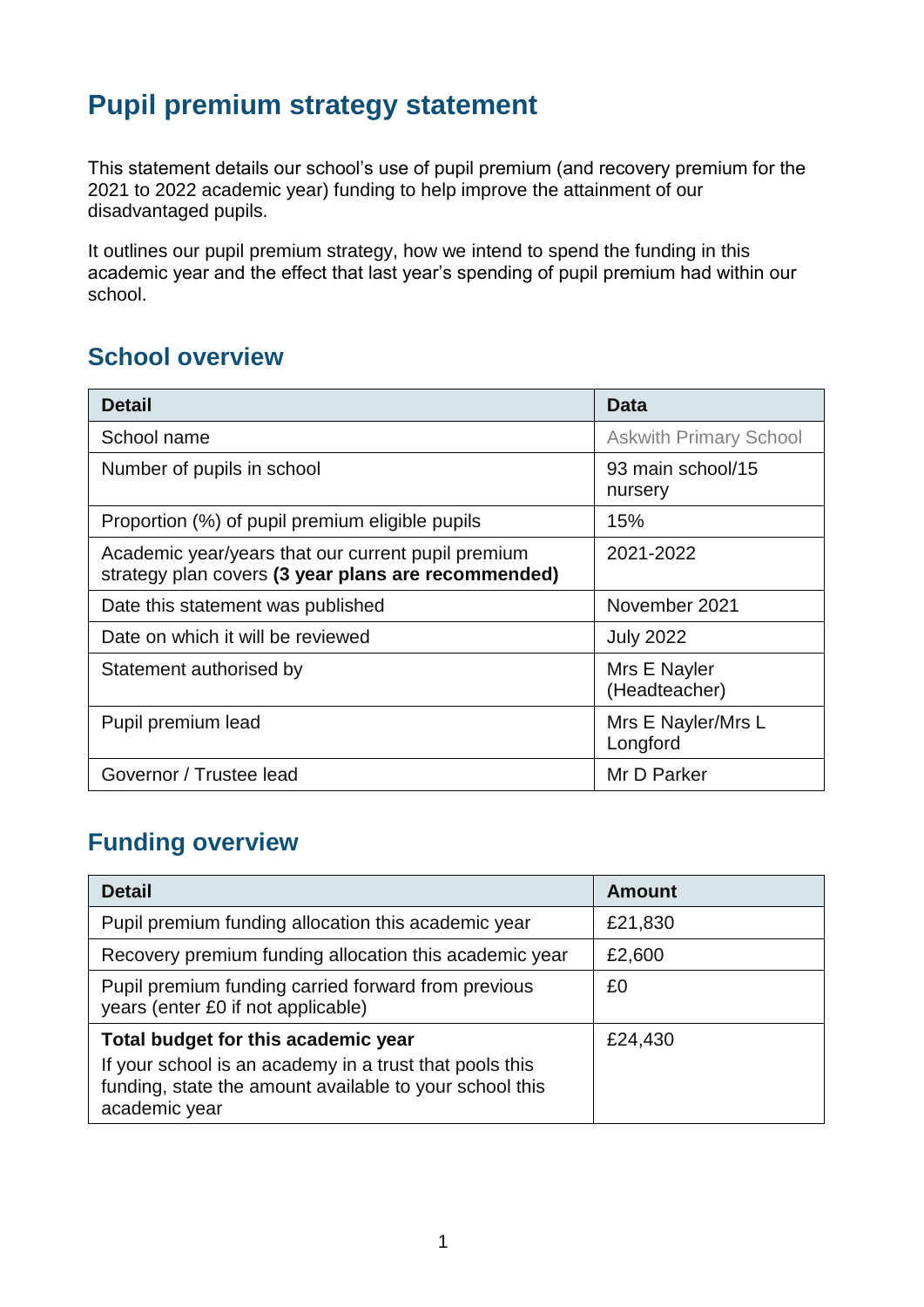# **Part A: Pupil premium strategy plan**

# **Statement of intent**

#### **Intent**

- Ensure that all pupils settle back into new normal
- High quality teaching is at the heart of our approach. We ensure that teaching and learning opportunities meet the needs of all pupils
- Effective spending of education recovery funding will address the needs of all pupils in order to help them to meet endpoints
- Pupils eligible for PPG in year 1 make high rates of progress in phonics, reading, writing and maths from their starting points. Pupils attainment in phonics screening check is at least in line with national average
- Pupils eligible for PPG in year 2 attain at least national average in reading, writing and maths unless a special need has been identified. In this case pupil attain end points
- Pupils eligible for PPG in Y1 make high rates of progress in phonics and reading from their starting points
- Pupils' attainment in phonics, reading, writing and maths for pupils in KS1 eligible for PPG is at least in line with national averages
- KS2 progress and attainment rates in reading, writing and maths are at least in line with national averages
- Attendance rates for pupils eligible for PPG are at least in line with the national averages
- Ensure pupils eligible for PPG have all enhancements/extra-curricular opportunities

#### **Implementation**

- Teacher-led small group work with a focus on plugging identified gaps in knowledge
- 1:1 support
- Provide sessions pre-school (8:30a.m.) to ensure pupils are on track to meet endpoints
- Appropriate resources purchased to meet needs including those of the more able
- Provide a wider range of extra-curricular/enhancements to target interests and talents for all PPG pupils including residentials, school trips and before/after school clubs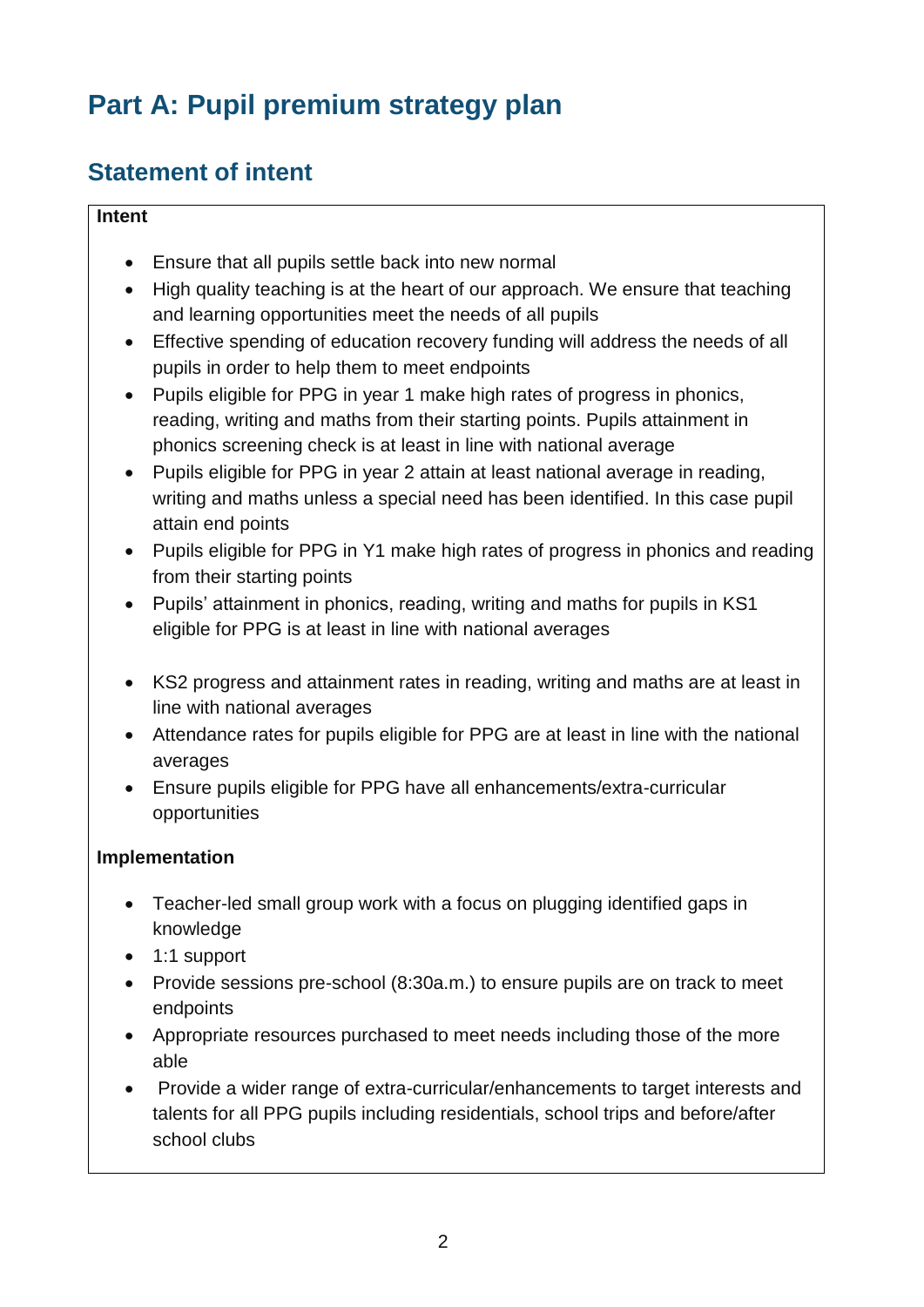# **Challenges**

This details the key challenges to achievement that we have identified among our disadvantaged pupils.

| <b>Challenge</b><br>number | <b>Detail of challenge</b>                                                                                                                                            |
|----------------------------|-----------------------------------------------------------------------------------------------------------------------------------------------------------------------|
|                            | Lower attainment rates of pupils eligible for PPG in KS1 could potentially affect pupils'<br>ability to reach end of year expectations in Key Stage 2.                |
| 2                          | Lower progress rates of pupils eligible for PPG in KS1 could potentially affect pupils'<br>ability to reach end of year expectations in Key Stage 2.                  |
| 3                          | Low self-esteem in pupils eligible for PPG could affect attainment and progress rates<br>by the end of Year 6.                                                        |
| 4                          | A small group of children eligible for PPG had attendance rates of below 96%. This<br>reduces their school hours and prevents them from building essential knowledge. |
| 5                          | Reduced opportunities for extra-curricular activities for pupils eligible for PPG could<br>result in lower cultural capital.                                          |

## **Intended outcomes**

This explains the outcomes we are aiming for **by the end of our current strategy plan**, and how we will measure whether they have been achieved.

| <b>Intended outcome</b>                                                                                                                                                                                                                                                       | <b>Success criteria</b>                                                                                                                                                                                                                             |
|-------------------------------------------------------------------------------------------------------------------------------------------------------------------------------------------------------------------------------------------------------------------------------|-----------------------------------------------------------------------------------------------------------------------------------------------------------------------------------------------------------------------------------------------------|
| Attainment in phonics, reading, writing<br>and maths for pupils in KS1 eligible for<br>PPG is at least in line with national<br>averages for PPG pupils.                                                                                                                      | Pupils eligible for PPG in KS1 make<br>rapid progress so that 100% of pupils<br>achieve the phonics screening test by<br>the end of Year 1 and at least 90% meet<br>age related expectations in reading,<br>writing and maths by the end of year 2. |
| KS2 progress and attainment rates in<br>reading, writing and maths are at least in<br>line with national averages for PPG<br>pupils. By 2024/25, disadvantaged pupils<br>are at least in line with national average<br>attainment and progress measures at the<br>end of KS2. | At least 90% of pupils eligible for PPG in<br>KS2 meet age related expectations in<br>reading, writing and maths by the end of<br>year 6 unless there is a specific SEND<br>need.                                                                   |
| Attendance rates for pupils eligible for<br>PPG are at least in line with the national<br>averages for PPG pupils.                                                                                                                                                            | Reduction in the number of absences<br>among pupils eligible for PPG. Overall<br>disadvantaged attendance improves<br>from below 94% to at least in line with<br>other groups of pupils (97%).                                                      |
| Provide financial support for appropriate<br>educational activities, extra-curricular<br>activities, enhancement activities, visits<br>(when possible) and before and after                                                                                                   | Greater uptake of pupils eligible for PPG<br>attending before and after-school provision.                                                                                                                                                           |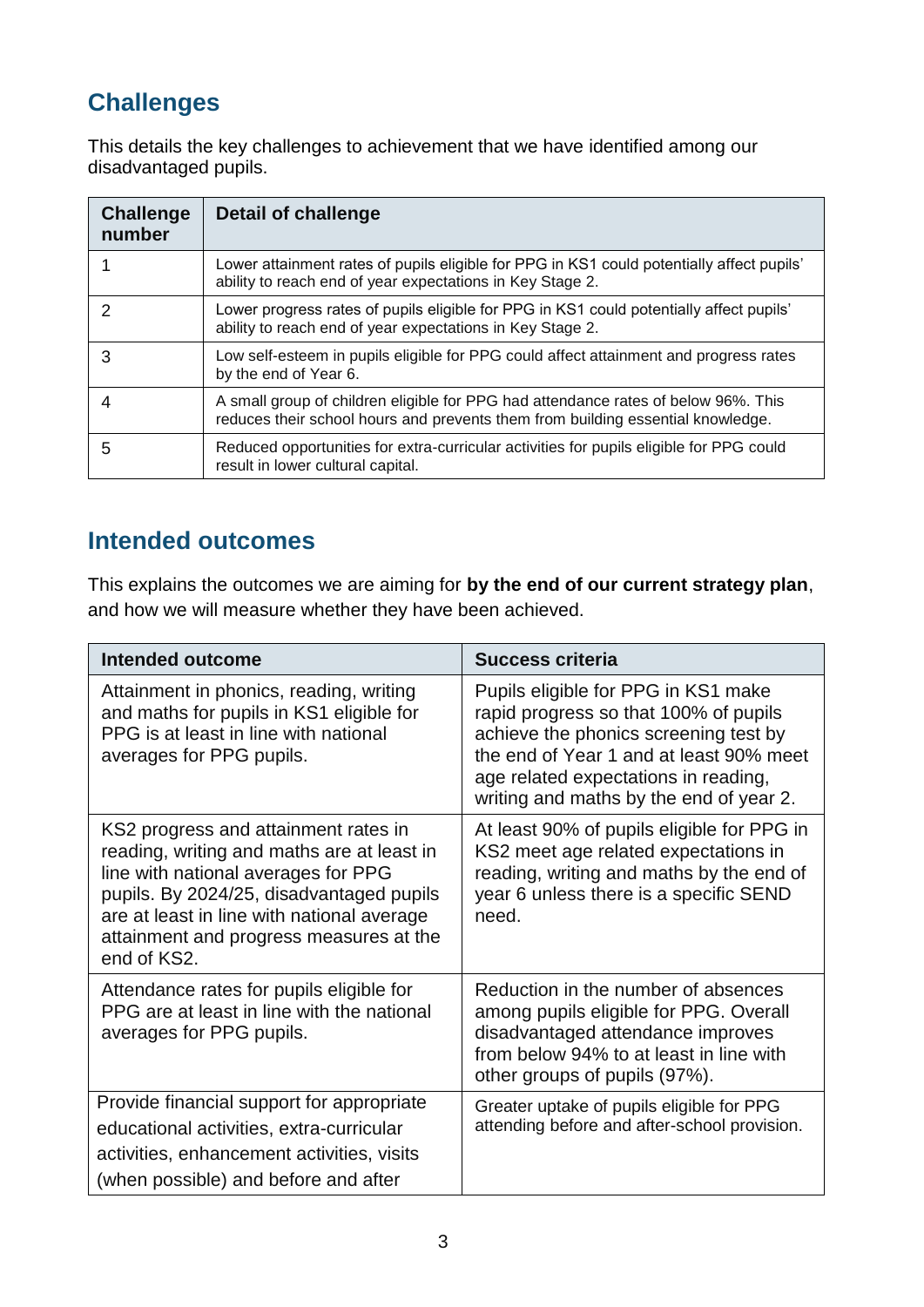| school provision to increased extra-<br>curricular opportunities for pupils eligible<br>for PPG.            |                                                                                                                                                                                                        |
|-------------------------------------------------------------------------------------------------------------|--------------------------------------------------------------------------------------------------------------------------------------------------------------------------------------------------------|
| Improved social and emotional skills and<br>self-esteem for all pupils including those<br>eligible for PPG. | More confident pupils who are independent<br>learners. Pupils will demonstrate resilience<br>and good learning behaviours which will<br>enable them to establish good mental health<br>and well-being. |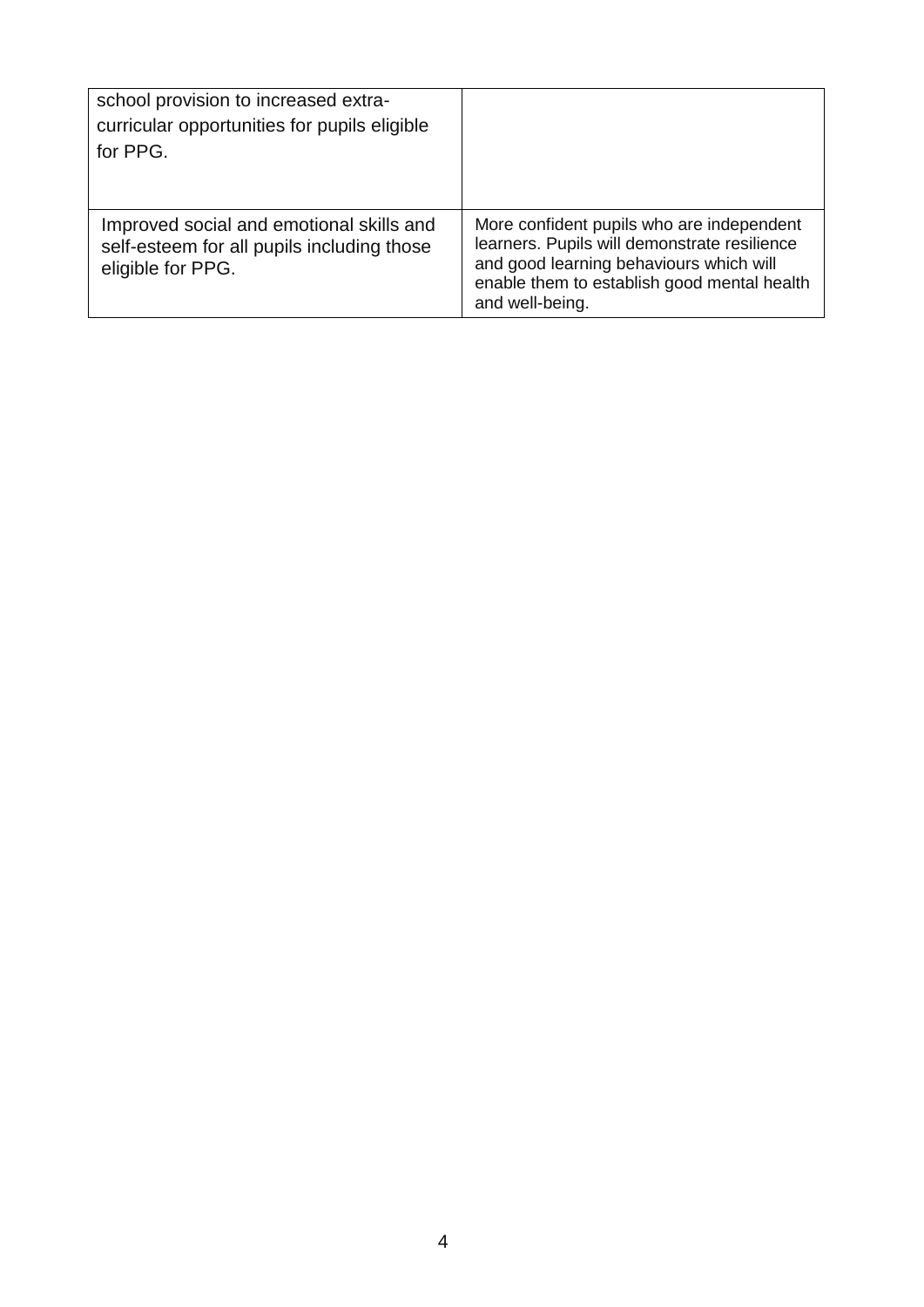# **Activity in this academic year**

This details how we intend to spend our pupil premium (and recovery premium funding) **this academic year** to address the challenges listed above.

#### **Teaching (for example, CPD, recruitment and retention)**

Budgeted cost: £500

| <b>Activity</b>                                                                                        | Evidence that supports this approach                                                                                                                                                                                                                                           | <b>Challenge</b><br>number(s)<br>addressed |
|--------------------------------------------------------------------------------------------------------|--------------------------------------------------------------------------------------------------------------------------------------------------------------------------------------------------------------------------------------------------------------------------------|--------------------------------------------|
| Ongoing phonics<br>training for all staff<br>using SSP programme<br>(Pearson and in-house<br>training) | Research conducted by the Education<br>Endowment Foundation shows that providing<br>timely phonics intervention helps pupils make 5<br>months' additional progress.<br>https://educationendowmentfoundation.org.uk/<br>educationevidence/teaching-learning-<br>toolkit/phonics | 1, 2                                       |
| Educational<br>Psychologist:                                                                           | Absence due to anxiety related illness                                                                                                                                                                                                                                         | 3, 4                                       |
| Consultations, support<br>and follow-up meetings                                                       |                                                                                                                                                                                                                                                                                |                                            |

#### **Targeted academic support (for example, tutoring, one-to-one support structured interventions)**

Budgeted cost: £18,000

| <b>Activity</b>                                                                                                      | Evidence that supports this approach                                                                                                                                                                                     | <b>Challenge</b><br>number(s)<br>addressed |
|----------------------------------------------------------------------------------------------------------------------|--------------------------------------------------------------------------------------------------------------------------------------------------------------------------------------------------------------------------|--------------------------------------------|
| Part-funding of staff for<br>additional<br>interventions/booster<br>sessions offering small<br>group or 1:1 support: | Research conducted by the Education<br>Endowment Foundation shows that providing<br>high quality and timely feedback helps pupils<br>make 6 months' additional progress.<br>https://educationendowmentfoundation.org.uk/ | 1, 2                                       |
| same day<br>interventions in<br>maths, reading and<br>writing provided by<br>teacher/teaching<br>assistant           | educationevidence/teaching-learning-<br>toolkit/feedback<br>Research conducted by the Education<br>Endowment Foundation shows that providing                                                                             |                                            |
| daily phonic/reading/<br>spelling interventions<br>provided by<br>teacher/teaching                                   | timely phonics intervention helps pupils make 5<br>months' additional progress.<br>https://educationendowmentfoundation.org.uk/<br>educationevidence/teaching-learning-<br>toolkit/phonics                               |                                            |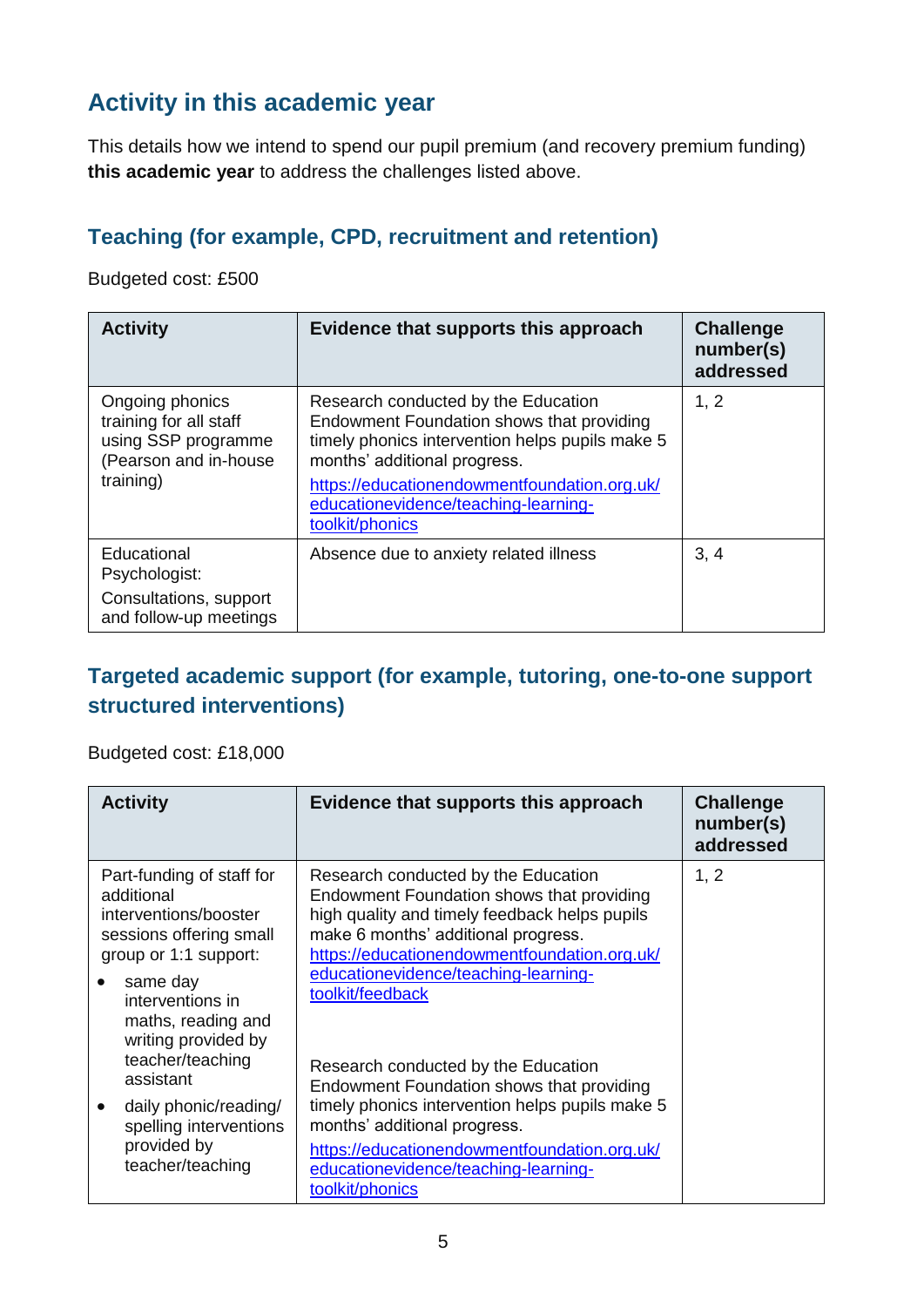| assistant in EYFS,<br>KS1 and KS2<br>1:1 teaching<br>$\bullet$<br>assistant support<br>where relevant | Research conducted by the Education<br>Endowment Foundation shows that providing<br>small group tuition and individualised<br>instruction helps pupils make 4 months'<br>additional progress.<br>https://educationendowmentfoundation.org.uk/<br>educationevidence/teaching-learning-<br>toolkit/small-group-tuition                                |                |
|-------------------------------------------------------------------------------------------------------|-----------------------------------------------------------------------------------------------------------------------------------------------------------------------------------------------------------------------------------------------------------------------------------------------------------------------------------------------------|----------------|
| <b>Reading Plus</b>                                                                                   | Research conducted by the Education<br>Endowment Foundation shows that providing<br>reading comprehension interventions helps<br>pupils make 6 months' additional progress.<br>https://educationendowmentfoundation.org.uk/<br>educationevidence/teaching-learning-<br>toolkit/readingcomprehension-strategies                                      | $\overline{2}$ |
| Supplemented weekly 1<br>hour 1:1 tuition: Third<br>Space Learning (maths)                            | Research conducted by the Education<br>Endowment Foundation shows that providing<br>1:1 tuition intervention helps pupils make 5<br>months' additional progress. Research shows<br>that individual tuition builds confidence,<br>https://educationendowmentfoundation.org.uk/<br>educationevidence/teaching-learning-<br>toolkit/one-to-one-tuition | 2              |

### **Wider strategies (for example, related to attendance, behaviour, wellbeing)**

Budgeted cost: £6,000

| <b>Activity</b>                                                                                                                                                                      | Evidence that supports this approach                                                                                                                | <b>Challenge</b><br>number(s)<br>addressed |
|--------------------------------------------------------------------------------------------------------------------------------------------------------------------------------------|-----------------------------------------------------------------------------------------------------------------------------------------------------|--------------------------------------------|
| Part-funded before and<br>after school clubs to<br>enhance learning and<br>social opportunities:                                                                                     | Increasing the cultural capital for<br>disadvantaged children increases their<br>knowledge of the world and supports their<br>personal development. | 3, 4, 5                                    |
| <b>Breakfast Club</b><br>Cedar Club<br>Clubs beyond school<br>Support for children<br>for whose lack of<br>funds may be a<br>barrier to accessing<br>trips and residential<br>visits | https://educationendowmentfoundation.org.uk/<br>educationevidence/teaching-learning-<br>toolkit/arts-participation                                  |                                            |
| North Yorkshire<br><b>County Council</b><br>music lessons in<br>school                                                                                                               |                                                                                                                                                     |                                            |

#### **Total budgeted cost: £** *24,500*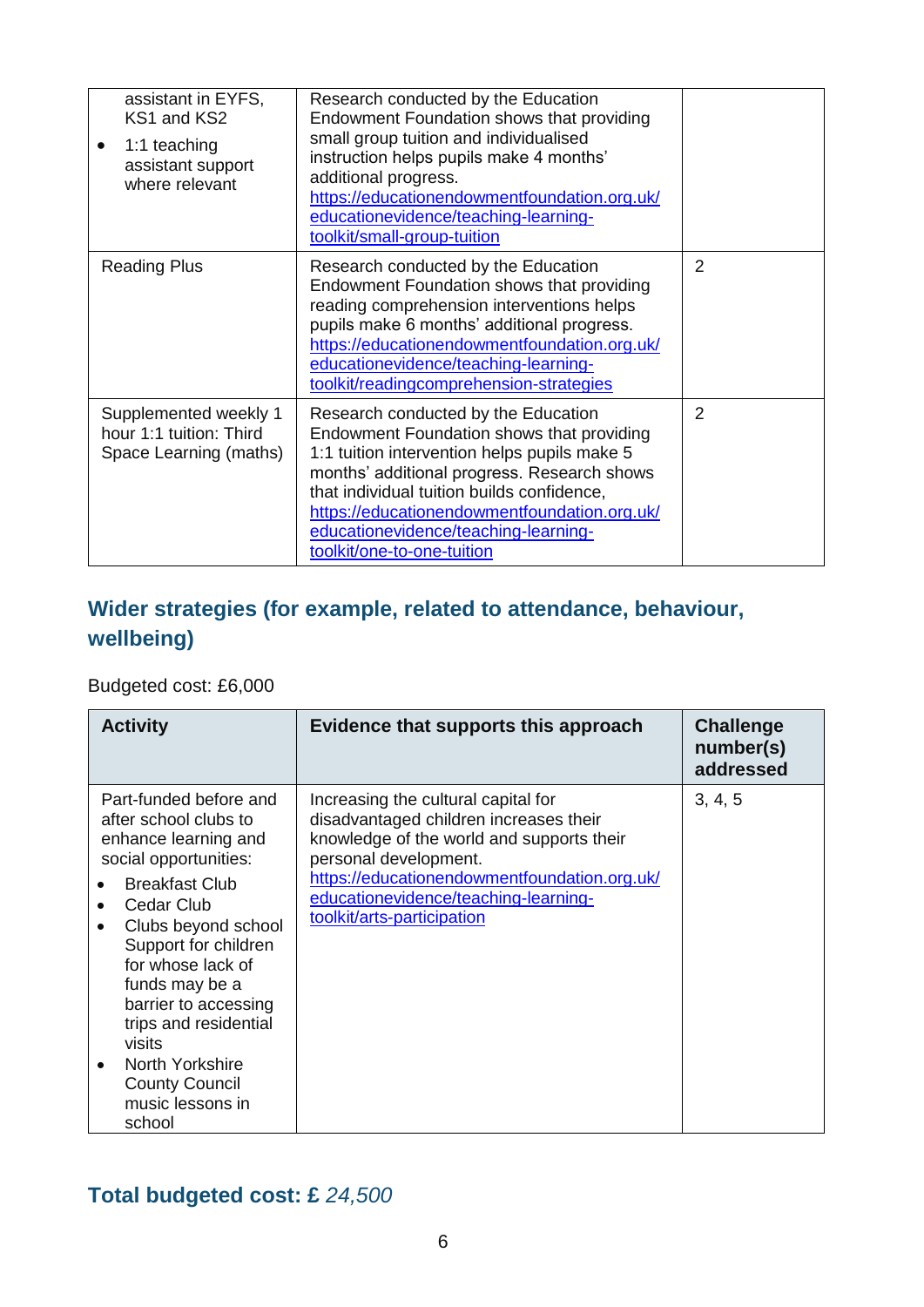# **Part B: Review of outcomes in the previous academic year**

## **Pupil premium strategy outcomes**

This details the impact that our pupil premium activity had on pupils in the 2020 to 2021 academic year.

|             | Outcome                                                                                                         | Impact                                                                                                                                                                                                                    |
|-------------|-----------------------------------------------------------------------------------------------------------------|---------------------------------------------------------------------------------------------------------------------------------------------------------------------------------------------------------------------------|
| A           | In KS1, pupils eligible for PPG are achieving at least<br>expected in reading, writing and maths.               | There were no statutory<br>assessments in the academic<br>year 2020-2021.                                                                                                                                                 |
|             |                                                                                                                 | Teacher assessments in maths<br>and English<br>percentage of children who<br>achieved expected in read-<br>ing was 80% (4 out of 5)<br>percentage of children who<br>achieved expected in writing<br>was 80% (4 out of 5) |
|             |                                                                                                                 | percentage of children who<br>$\bullet$<br>achieved expected in maths<br>was 80% (4 out of 5)                                                                                                                             |
| B           | In KS2, pupils eligible for PPG are achieving at least<br>expected in reading, writing and maths.               | There were no statutory<br>assessments in the academic<br>year 2020-2021.                                                                                                                                                 |
|             |                                                                                                                 | Teacher assessments in maths<br>and English<br>percentage of children who                                                                                                                                                 |
|             |                                                                                                                 | achieved expected in read-<br>ing was 86% (6 out of 7)                                                                                                                                                                    |
|             |                                                                                                                 | percentage of children who<br>achieved expected in writing<br>was 72% (5 out of 7)                                                                                                                                        |
|             |                                                                                                                 | percentage of children who<br>achieved expected in maths<br>was 86% (6 out of 7)                                                                                                                                          |
| $\mathsf C$ | Provide financial support for appropriate educational                                                           | The impact of this support                                                                                                                                                                                                |
|             | activities, extra-curricular activities, enhancement<br>activities, visits (when possible) and before and after | contributes to pupils'<br>improved confidence and                                                                                                                                                                         |
|             | school provision to increased extra-curricular                                                                  | social integration, and further                                                                                                                                                                                           |
|             | opportunities for pupils eligible for PPG.                                                                      | enhances pupils' progress.                                                                                                                                                                                                |
| D           | Improved social and emotional skills and self-esteem                                                            | Mental health continued to be                                                                                                                                                                                             |
|             | for all pupils including those eligible for PPG.                                                                | a priority throughout 2020-<br>2021                                                                                                                                                                                       |
|             |                                                                                                                 | PSHE curriculum reorganised<br>to focus on Health and                                                                                                                                                                     |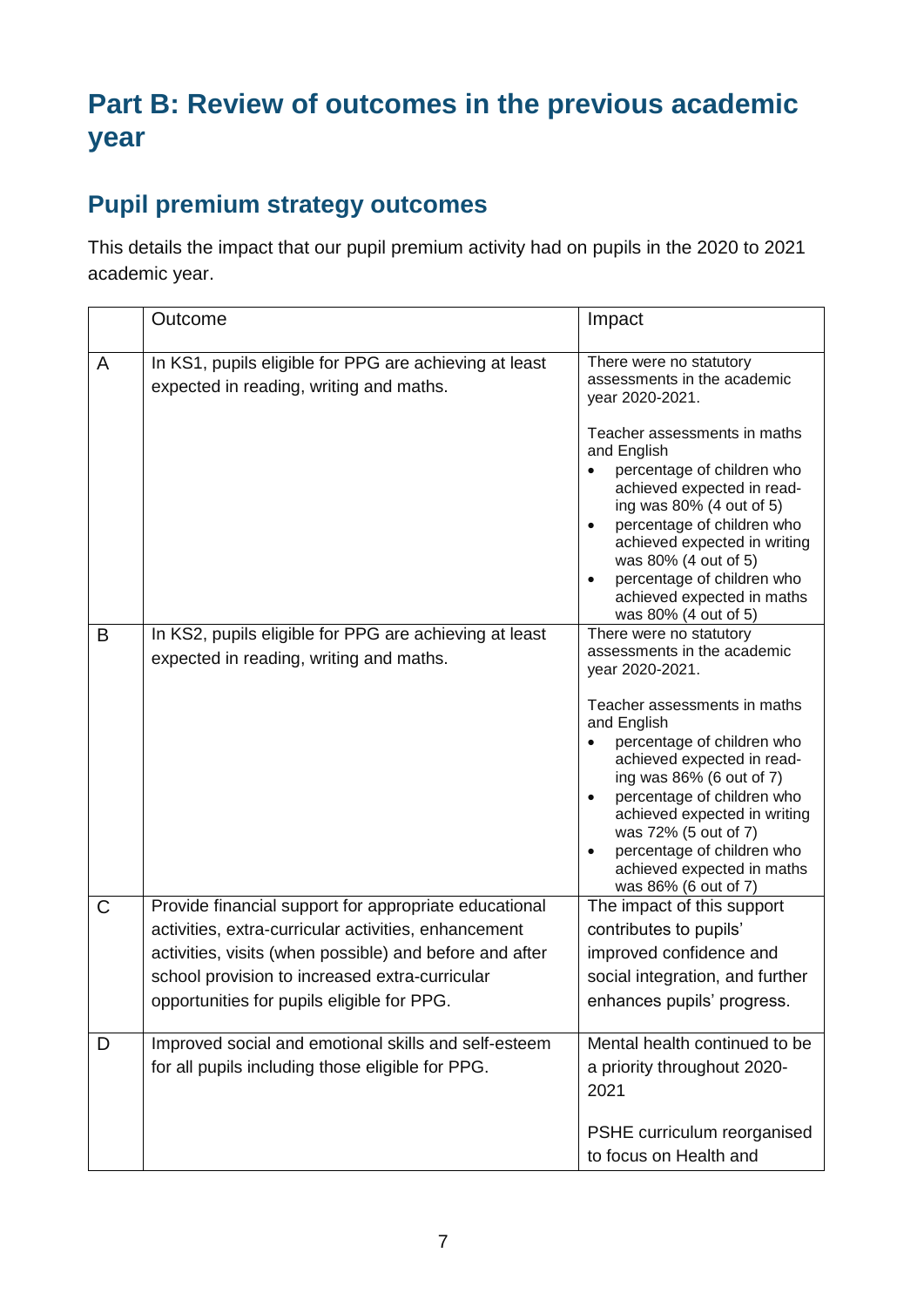|   |                                                                           | Wellbeing in the Autumn<br>term.                                                                                                                                                      |
|---|---------------------------------------------------------------------------|---------------------------------------------------------------------------------------------------------------------------------------------------------------------------------------|
|   |                                                                           | Daily face-to-face remote<br>learning during lockdown (Jan<br>-March 2021) including<br>opportunities for 1:1 sessions<br>with more vulnerable children<br>and meetings with parents. |
|   |                                                                           | More vulnerable children,<br>including those eligible for<br>PPG were invited to attend<br>school during lockdown.                                                                    |
|   |                                                                           | Mental health and wellbeing<br>including team-games were<br>prioritised on return to school<br>(March 2021).                                                                          |
|   |                                                                           | Transition arrangements with<br>secondary schools continued<br>either remotely or in school<br>with social distancing protocol<br>being adhered to.                                   |
| Е | Increased attendance rates for small group of pupils<br>eligible for PPG. | Rigorous monitoring and<br>follow-up systems including<br>letters and meeting with<br>parents of children whose<br>attendance was poor.                                               |

*Due to COVID-19, performance measures have not been published for 2020 to 2021, and 2020 to 2021 results will not be used to hold schools to account. Given this, please point to any other pupil evaluations undertaken during the 2020 to 2021 academic year, for example, standardised teacher administered tests or diagnostic assessments such as rubrics or scales.*

*If last year marked the end of a previous pupil premium strategy plan, what is your assessment of how successfully the intended outcomes of that plan were met?*